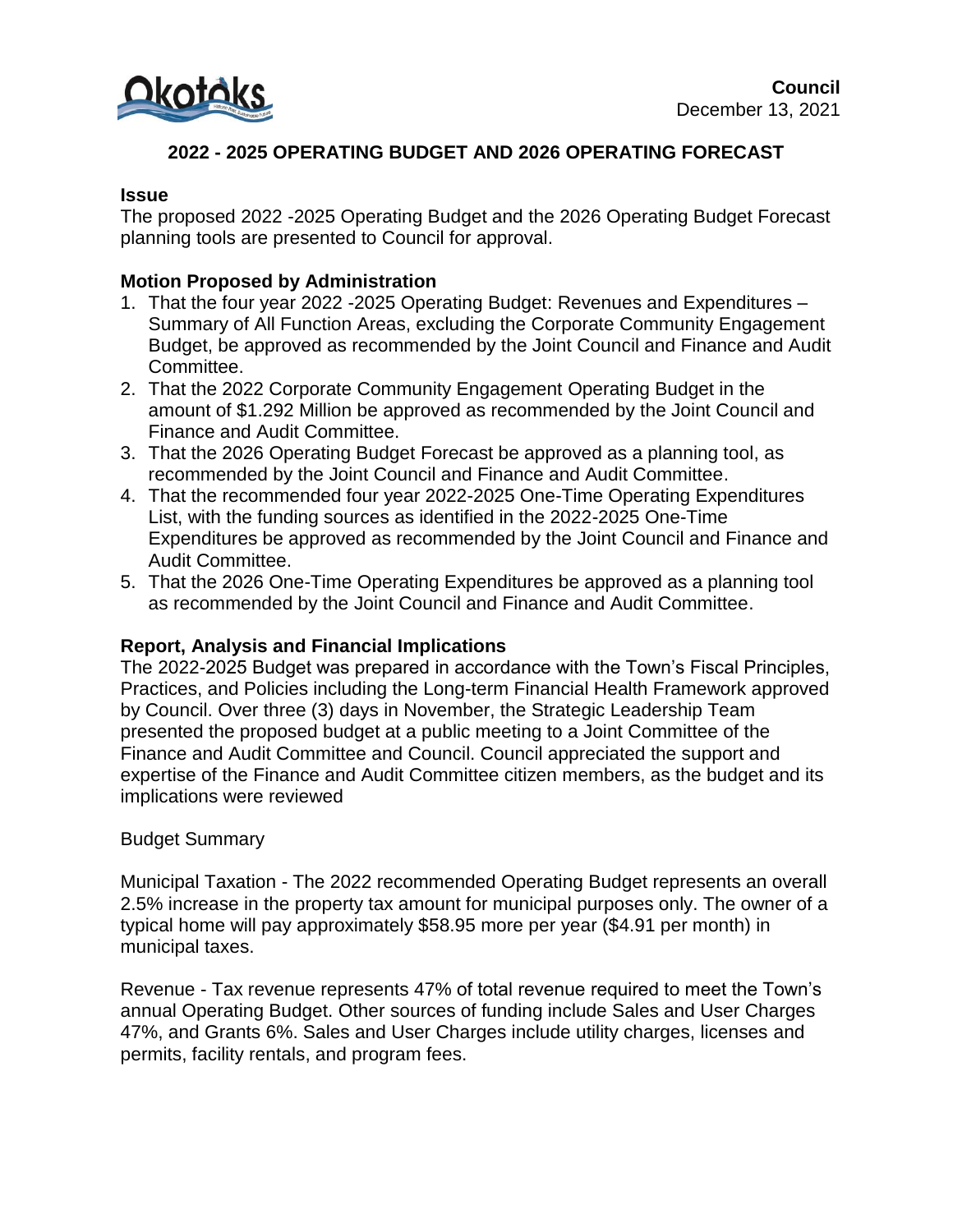Utilities - In general, an aggregate increase of 2.80% across four utilities (water, sanitary sewer, storm, and waste management) will be realized in 2022. For the average customer, this amounts to an increase of \$7.07 per bi-monthly billing period or \$42.42 per year.

Permits and Licenses - The 2022 Budget was based on Fees, Rates, and Charges Bylaw 09-22. Second and third readings of this Bylaw will be considered at this Council Meeting.

Recreation and Cultural User Fees - A minor increase in rental rates for all recreation and cultural facilities will be realized. There will also be minor increases in some of the drop-in/single admission rates. Rental rates continue to be mid-market in comparison to similar facilities

In accordance with the Master Shared Services Agreement, Foothills County is required to pay for fire, recreation, recycling, library, and cemetery services provided by the Town to Foothills County residents. The Foothills County 2022 contribution for these services is projected to be \$2.387M, a small increase of \$0.026M over 2021.

Expenditures - The Town is challenged with managing increasing costs that result from both growth and inflation.

The impact of inflation and contractual obligation for goods and services purchased by the Town to provide municipal services continues in 2022. The Town continues to implement strategies to manage these cost pressures rather than passing them on to Town residents in the form of higher taxes and user fees. These strategies include, but are not limited to:

- Improved processes in most Business Centres;
- Long term energy contracts to mitigate energy fluctuations;
- Facility maintenance focused on energy efficiencies;
- Investments in equipment to provide more efficient services

The Town's Debt Management Policy supports the responsible management of the Town's financial resources. Regulations prescribing municipal debt limits have been established by the Province in the *Municipal Government Act*. Further, Council has imposed limitations at 75% of those set by the Province. The Town plans its capital needs and, through a combination of reserve and debt management, minimizes the use of long-term debt. The Town is currently accessing 16% of its self-imposed available debt limit, and 12% of its available debt servicing limit. Additional information to help inform decision making that highlights sensitivity of interest rate increases, fluctuations in land development and growth in assessment base has been considered. This additional information is attached to the Council Report.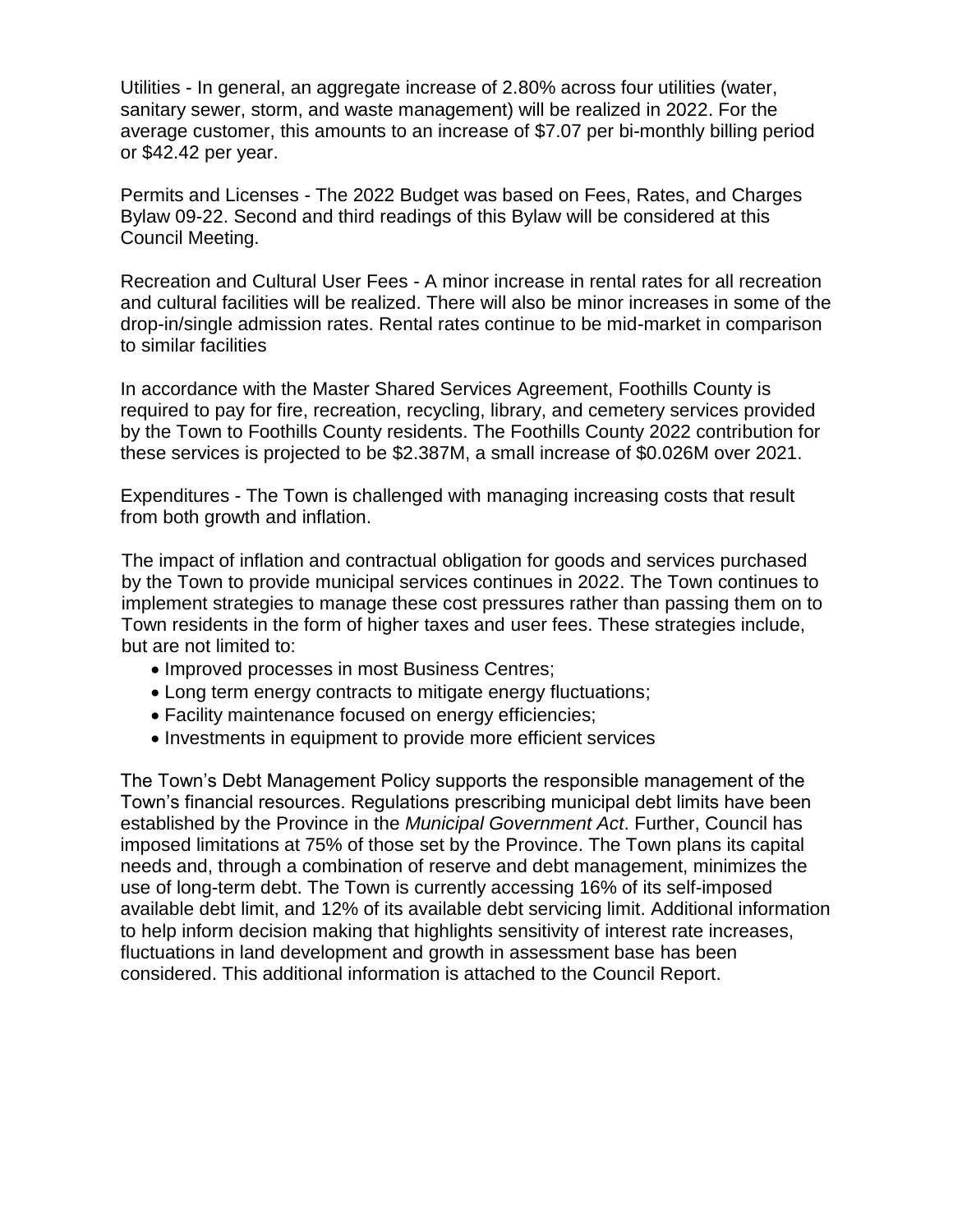The Town maintains both Operating and Capital Reserves. The Operating Reserves are used to address lifecycle maintenance, temporary cash flow shortages, emergencies, unanticipated economic downturns, and one-time opportunities. The Capital Reserves are mainly used to support the Town's long-term capital planning. The 2022 Budget maintains the Town's commitment to saving for asset management through contributions to major capital reserves.

During the Annual Budget Meeting held November 23-25, 2021 the 2022-2025 Operating Budget and One-Time Operating Expenditures List were submitted for consideration. In general, the Joint Council and Finance and Audit Committee recommended the Operating Budget and 2022-2025 One-Time Operating Expenditures List be brought to the December 13, 2021 Regular Council Meeting for consideration.

## **Service Level Enhancements**

During the review of the budget, several service levels were recommended for approval and are factored into the four (4) year Operating Budget being presented December 13, 2021. The recommended services level enhancements are to:

- 1) Increase the number of Municipal Enforcement Officers by 0.5 FTE's in January 2022 and an additional 2.0 officers in July 2022 while offsetting the number of RCMP officers from 25 to 22 for 2022. The Town will be developing a phased in process to move back to the 25 officers from 2023 to 2026 and is not included in the budget at this time.
- 2) Hire 8 firefighters to meet service level requirements. This will ensure equity in service across the community, respond to increased demands for medical response and ensure fire fighting standards are met.
- 3) Increase the level of service for transit. Transit will now provide service an extra half hour each day by starting at 5:30 AM instead of 6:00 AM, provide service 7 days a week including Sundays and also on all statutory holidays with the exception of Christmas.
- 4) Increase Aquatics by 0.5 FTE to meet the provincial safe swimming standards required.

### **Strategic Plan Goals**

□ | Manage Community Growth ☐ Provide Quality Community Infrastructure □ Enhance Organizational **Excellence** 

|        | <b>Provide Strong Governance</b>  |
|--------|-----------------------------------|
| $\Box$ | <b>Healthy and Safe Community</b> |
|        | <b>Foster Economic Vitality</b>   |
|        | Promote Environmental Excellence  |

## **Governing Policies/Bylaws/Legislation or Agreements**

Town of Okotoks financial policies and the *Municipal Government Act*.